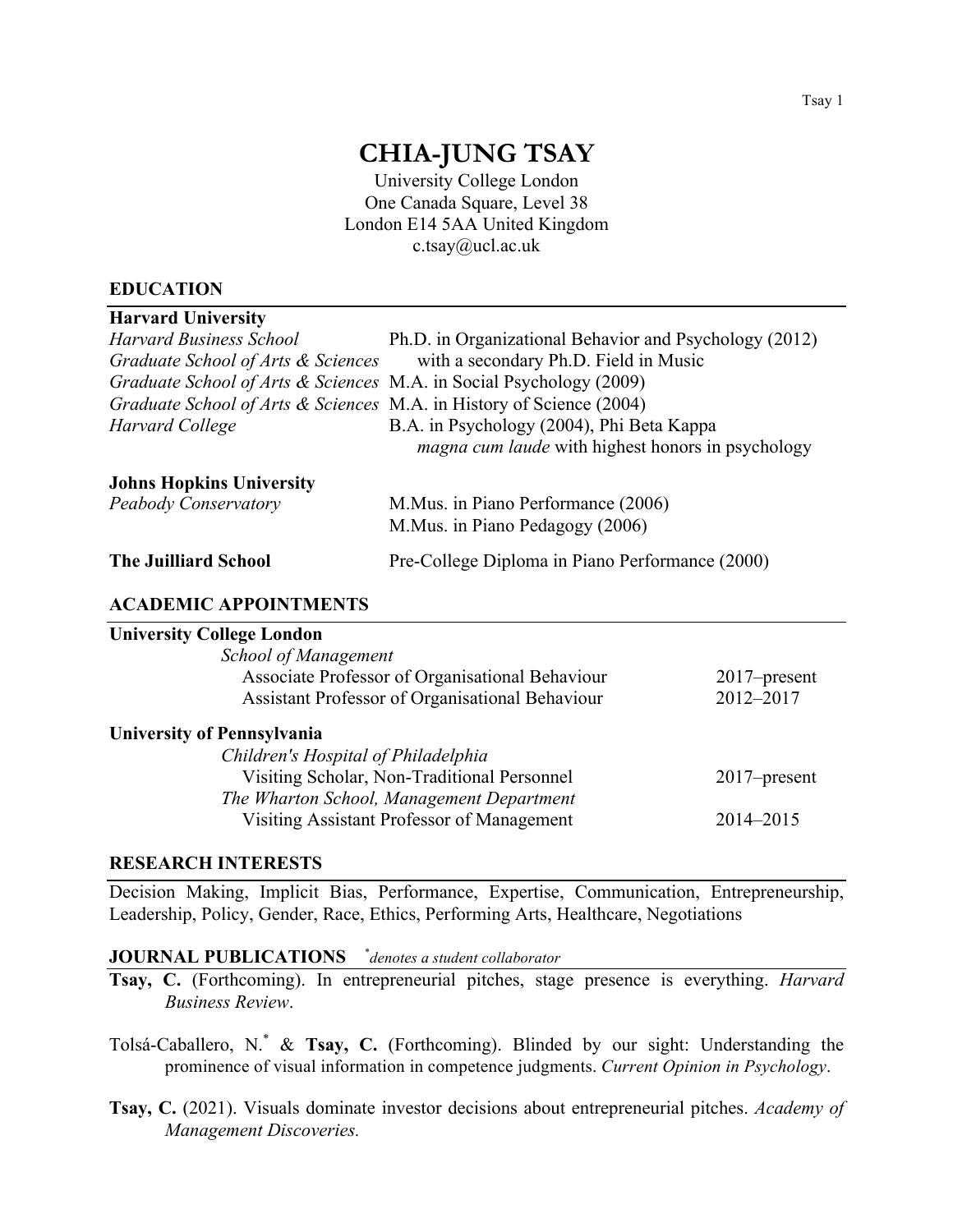- Liu, C. & **Tsay, C.** (2021). The variance of variance in chance models. *Research in the Sociology of Organizations.*
- Southwick, D.\* , **Tsay, C.**, & Duckworth, A. (2020). Grit at work. *Research in Organizational Behavior, 39,* 100126.
- Silva, C. & **Tsay, C.** (2019). Harmful attributions: The role of mind perception. *Journal of Social and Clinical Psychology, 38*(9), 788–809.
- Barak-Corren, N., **Tsay, C.**, Cushman, F., & Bazerman, M. (2018). If you're going to do wrong, at least do it right: The surprising effect of considering two moral dilemmas at the same time. *Management Science, 64*(4), 1528–1540.
- Buell, R., Kim, T.<sup>\*</sup>, & Tsay, C. (2017). Creating reciprocal value through operational transparency. *Management Science*, *63*(6), 1673–1695*.*
- **Tsay, C.** (2016). Privileging naturals over strivers: The costs of the naturalness bias. *Personality and Social Psychology Bulletin*, *42*(1), 40–53*.*
- Buell, R., Kim, T.<sup>\*</sup>, & Tsay, C. (2014). Cooks make tastier food when they can see their customers. *Harvard Business Review, 92*(11)*,* 800.
- **Tsay, C.** (2014). The vision heuristic: Judging music ensembles by sight alone. *Organizational Behavior and Human Decision Processes*, *124*(1), 24–33*.*
- Bazerman, M. H., Gino, F., Shu, L. L., & **Tsay, C.** (2014). The power of the cognition/emotion distinction for morality. *Emotion Review, 6*(1), 87–88.
- **Tsay, C.** (2013). Sight over sound in the judgment of music performance. *Proceedings of the National Academy of Sciences*, *110*(36), 14580–14585.
- Milkman, K., Mazza, M., Shu, L., **Tsay, C.** & Bazerman, M. (2012). Policy bundling to overcome loss aversion: A method for improving legislative outcomes. *Organizational Behavior and Human Decision Processes, 117*, 158–167.
- **Tsay, C.** & Banaji, M. (2011). Naturals and strivers: Preferences and beliefs about sources of achievement. *Journal of Experimental Social Psychology*, *47*, 460–465.
- **Tsay, C.**, Shu, L., & Bazerman, M. (2011). Naiveté and cynicism in negotiations and other competitive contexts. *The Academy of Management Annals, 5*(1), 495–518.
- Bazerman, M. H., Gino, F., Shu, L. L., & **Tsay, C.** (2011). Joint evaluation as a real world tool for managing emotional assessment of morality. *Emotion Review, 3*(3), 290–292.
- **Tsay, C.** & Bazerman, M. (2009). A decision-making perspective to negotiation: A review of the past and a look into the future. *Negotiation Journal*, *25*(4), 467–480.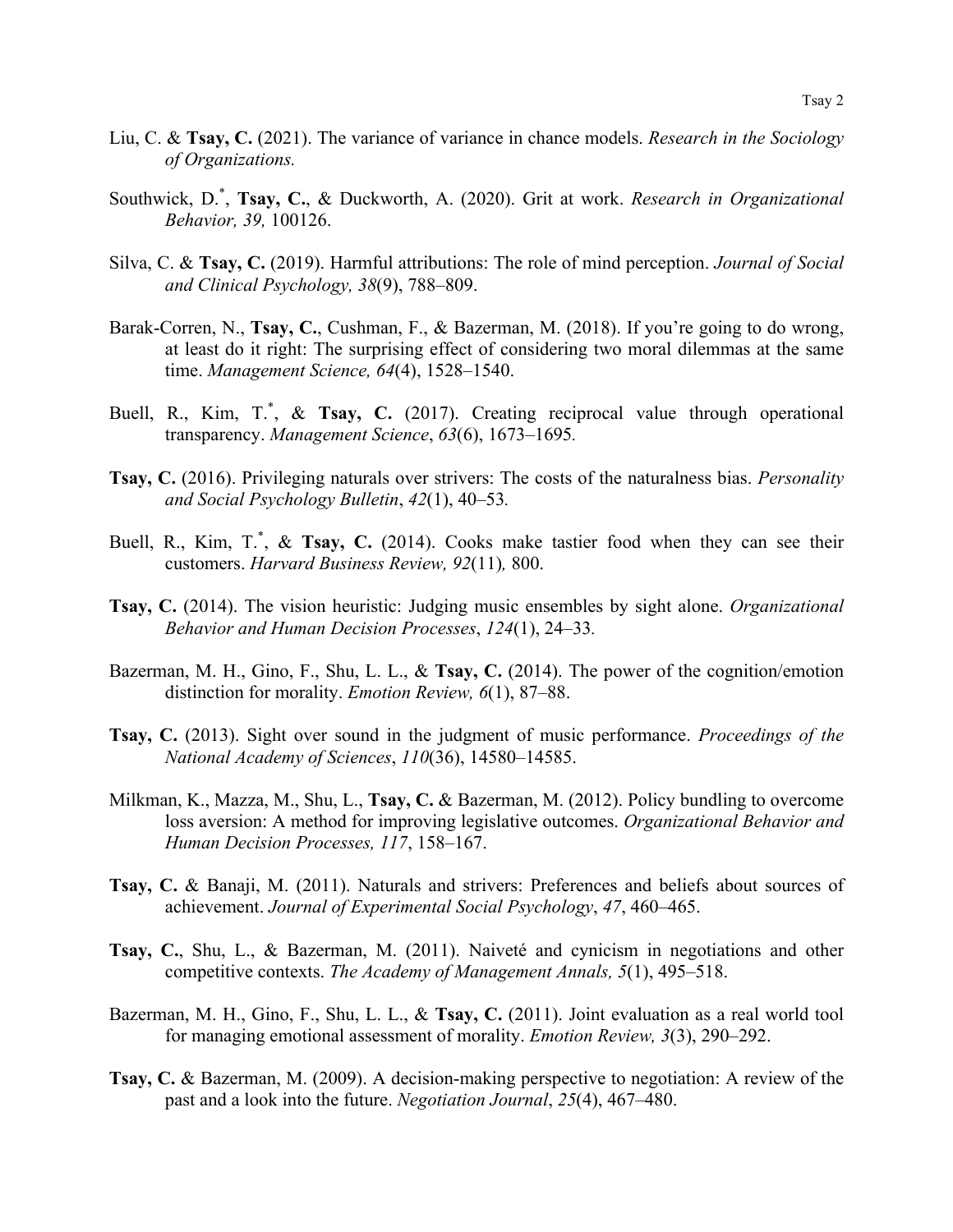#### **CHAPTERS AND OTHER PUBLICATIONS**

**Tsay, C.** (2021, April 12). Unlocking and understanding entrepreneurial pitching. *Angel News*.

- **Tsay, C.**, Barak-Corren, N., Cushman, F., & Bazerman, M. (2020, April). Moral decision making and its lessons for leaders [Digital article]. *Association of MBAs (AMBA) Magazine*.
- **Tsay, C.** (2018, January 29). Professor's picks: Recommendations of useful *FT* articles. *The Financial Times*.
- **Tsay, C.** (2016, December 7). How our hidden preference towards natural talent leads to biased hiring [Digital article]. *Association of MBAs (AMBA)*.
- **Tsay, C.** (2016, July 7). Our in-built biases mean we'll dismiss the better hire just because someone else seems naturally gifted. *City A.M*.
- Kaufman, S. & **Tsay, C**. (2016). People favor naturals over strivers even though they say otherwise [Digital article]. *Harvard Business Review*.
- **Tsay, C.** & Bazerman, M. (2011). Future directions for negotiations. In B. Goldman & D. Shapiro (Eds.), *The psychology of negotiations in the 21st century workplace: New challenges and new solutions*. New York: Psychology Press/Routledge.
- Shu, L., **Tsay, C.**, & Bazerman, M. (2011). Cognitive, affective, and special-interest barriers to policy making. In J. I. Krueger (Ed.), *Frontiers in social psychology: Social judgment and decision making* (pp. 243–259). Philadelphia: Psychology Press.

# **CONFERENCE PROCEEDINGS** *\* denotes a student collaborator*

- Liu, C. & **Tsay, C.** (2021). The variance of variance. In S. Taneja (Ed.), *Best Paper Proceedings of the Eighty-first Annual Meeting of the Academy of Management*.
- Tolsá-Caballero, N.\* & **Tsay, C.** (2020). Perceived effort outshines natural talent when sharing expertise. In G. Atinc (Ed.), *Best Paper Proceedings of the Eightieth Annual Meeting of the Academy of Management*.
- **Tsay, C.** (2010). Neither vetted nor vouched: Online consumer behavior and reputation systems in high-risk social networks. In M. Meloy & A. Duhachek (Eds.), *Advances in Consumer Psychology* (pp. 230). St. Pete, FL: Society for Consumer Psychology.
- **Tsay, C.** & Banaji, M. (2010). She's a natural!: From mere label to actualized consumer preference. In M. Campbell, J. Inman, & R. Pieters (Eds.), *Advances in Consumer Research* (pp. 130–133). Duluth, MN: Association for Consumer Research.

#### **CHAIRED SYMPOSIA**

Anik, L. & **Tsay, C.** (2010). Symposium Co-Chairs. *Me and you and everyone we know: A story of value creation in social networks*. Society for Consumer Psychology Conference, St. Pete, FL. Other speakers: Jonah Berger, Andrew Stephen.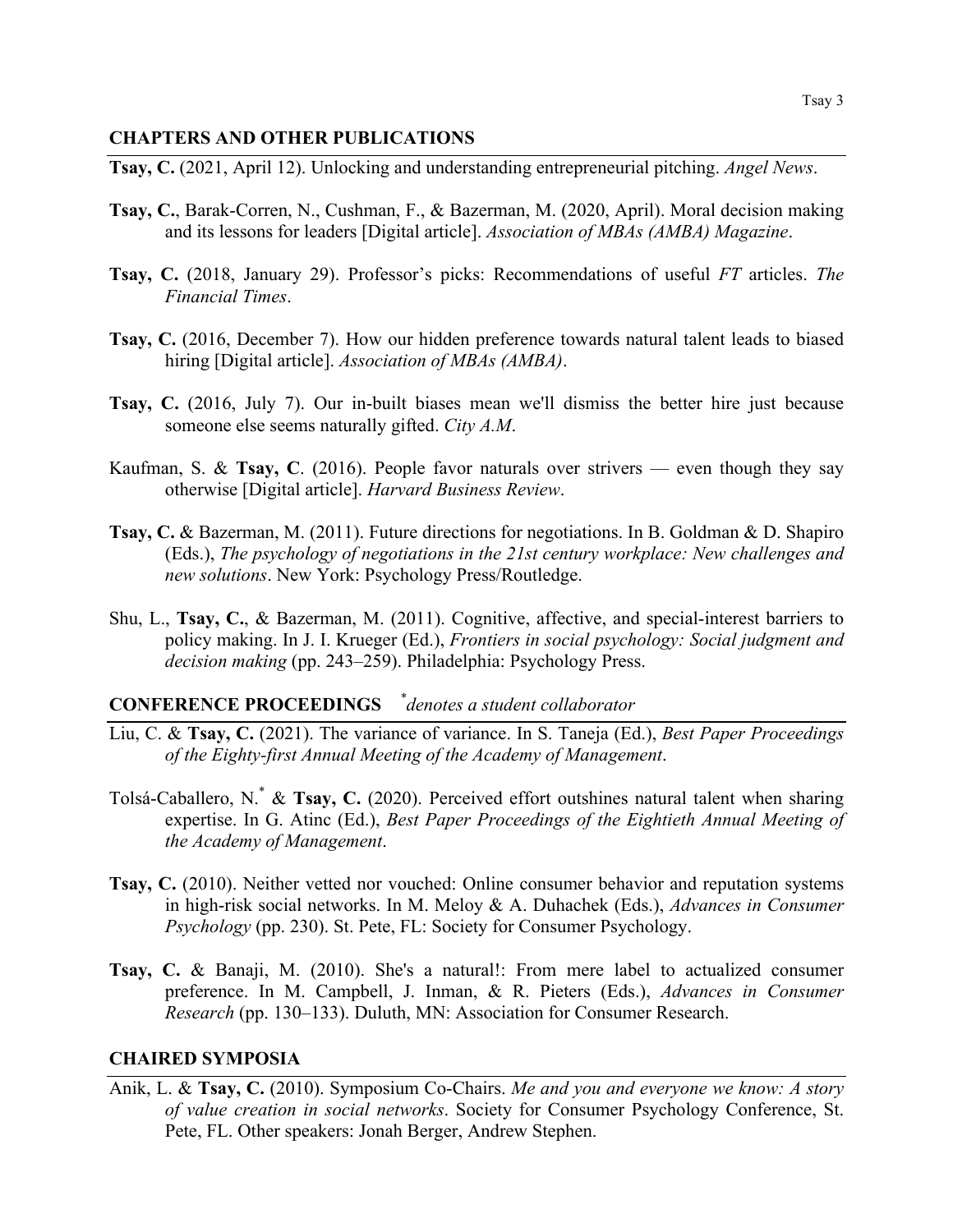**Tsay, C.** & Anik, L. (2009). Symposium Co-Chairs. *Branding challenges and possibilities in the music industry*. Association for Consumer Research North American Conference, Pittsburgh, PA. Other speakers: Vijaykumar Krishnan, James J. Kellaris.

#### **GRANT FUNDING**

Cunningham, J., Karl, E., Ashton-Miller., J., Li, P., **Tsay, C.**, Gascho, J., Kovelman, I., Wu, Z., Carr, B. (2020–present). Sole external collaborator. *Predicting human connectivity*. \$700,000, University of Michigan Presidential Funding Ideas Lab.

#### **SELECTED CONFERENCE PRESENTATIONS**

The variance of variance. Academy of Management Annual Meeting, 2021.

• Designated as a Best Paper, Organization and Management Theory Division

The variance of variance. Strategic Management Society, 2021.

- Demystifying natural talent: People learn more from "strivers" than from "naturals." Symposium: ASCENDing careers: How people develop others in organizations. Academy of Management Annual Meeting, 2021.
- Race and gender in career choices: Can identity be leveraged to increase diversity in underrepresented professions? Academy of Management Annual Meeting, OB Division Rapid Research Plenary on Racial Inequality and Systemic Racism, 2020.
- Semantic confusion about "talent" and its consequences. Symposium: The future of employee development: Fostering developmental relationships and addressing barriers. Academy of Management Annual Meeting, 2020.
- Perceived effort outshines natural talent when sharing expertise. Academy of Management Annual Meeting, 2020.
	- Designated as a Best Paper, Managerial and Organizational Cognition Division
- An implicit preference for intuitive decision-makers. Academy of Management Annual Meeting, AOM Cognition in the Rough, 2020.
- Presenting charitable options in joint evaluation increases employees' charitable behavior. Academy of Management Annual Meeting, AOM Cognition in the Rough, 2020.

The variance of variance. Carnegie School of Organizational Learning Conference, 2020.

- Naturals and Strivers: Do people prefer the innately gifted as their trainers? Society for Judgment and Decision Making Annual Conference, Montreal, Canada, 2019.
- The power of "naturalness" and narratives. Inaugural Mindsets & Organisational Transformation Conference at London Business School. London, UK, 2019.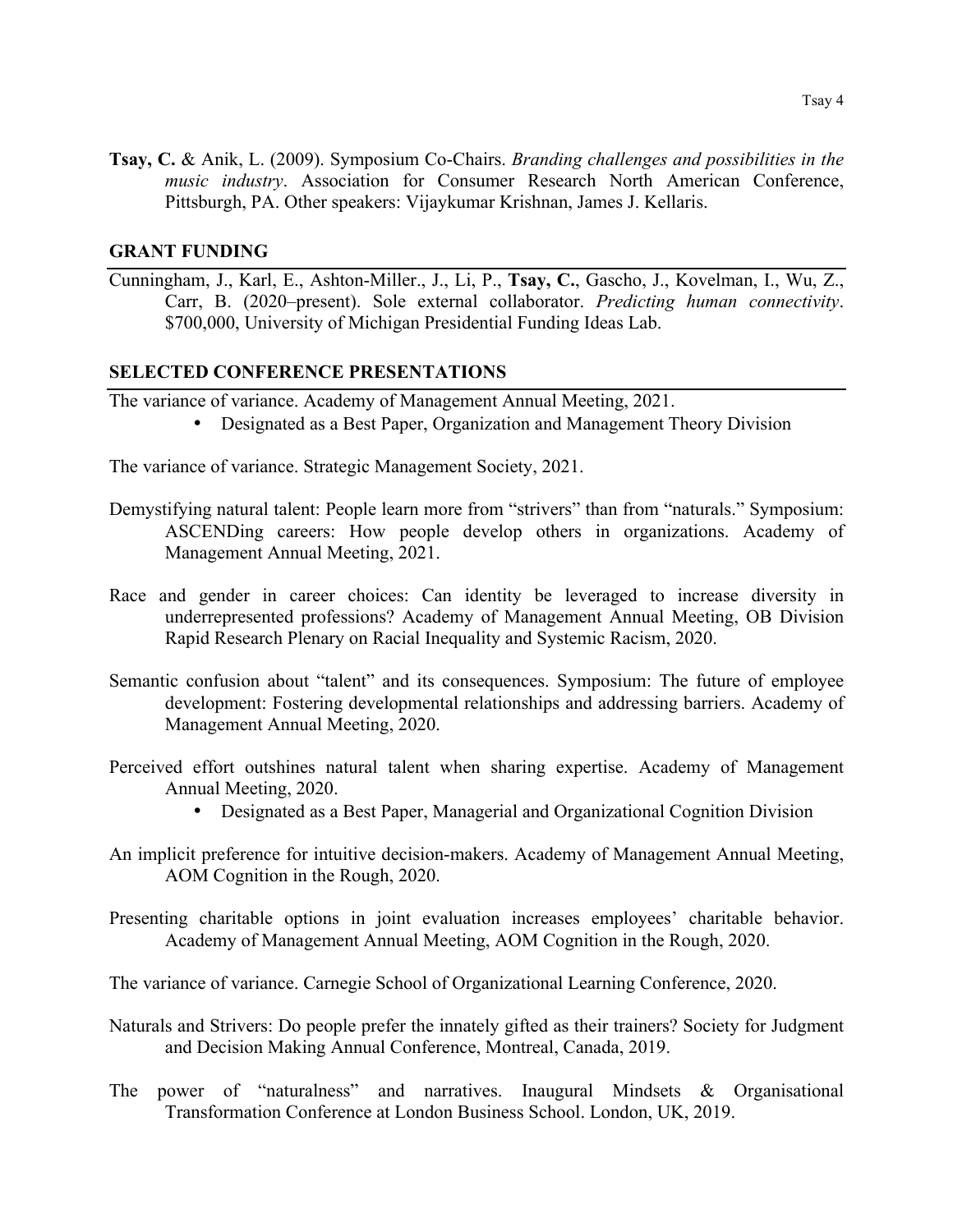- The vision heuristic and non-conscious biases in judgments of performance. Research conference on the 500 years Reformation Anniversary. Wittenberg, Germany, 2017.
- Employee effort in start-ups: Evidence from online experiments. INSEAD Doriot Entrepreneurship Conference. Fontainebleau, France, 2017.
- Visual dominance in judgment: Visuals over value propositions in evaluations of entrepreneurial pitches. INSEAD Doriot Entrepreneurship Conference. Fontainebleau, France, 2017.
- Employee effort in start-ups: Evidence from an on-line experiment. Wharton People and Organizations Conference. Philadelphia, PA, 2016.
- Tackling unethical behaviors in organizations: understanding antecedents and unintended costs (Symposium). Academy of Management Annual Meeting, Anaheim, CA, 2016.
- The power of visual information in the judgment of music performance. ISA Science, Reichenau, Austria, 2016.
- The dark side of codes of ethics: Hidden costs for employee creativity. International Society for Justice Research, Kent, UK, 2016*.*
- The dark side of codes of ethics: Hidden costs for employee creativity. International Association for Conflict Management, New York, NY, 2016*.*
- Creating reciprocal value through operational transparency. INFORMS, Philadelphia, PA, 2015.
- Creating reciprocal value through transparency. Society for Consumer Psychology Conference, Phoenix, AZ, 2015.
- Creating reciprocal value through operational transparency. 10th Annual Behavioral Operations Conference at Cornell, Ithaca, NY, 2015.
- The impact of visual cues on the judgment of performance. 20th Annual Wharton OB Conference, Philadelphia, PA, 2014.
- Aesthetic judgment and the senses. Cognitive Science Society, Quebec, Canada, 2014.
- Operational transparency improves service quality and efficiency. MSOM Service Management SIG Conference, Seattle, WA, 2014.
- Deliberating over moral intuitions: The counter-intuitive effects of considering two moral dilemmas at the same time. Behavioral Legal Studies – Cognition, Motivation and Moral Judgment Conference, Jerusalem, 2014.

Operational transparency improves service quality and efficiency. POMS, Atlanta, GA, 2014.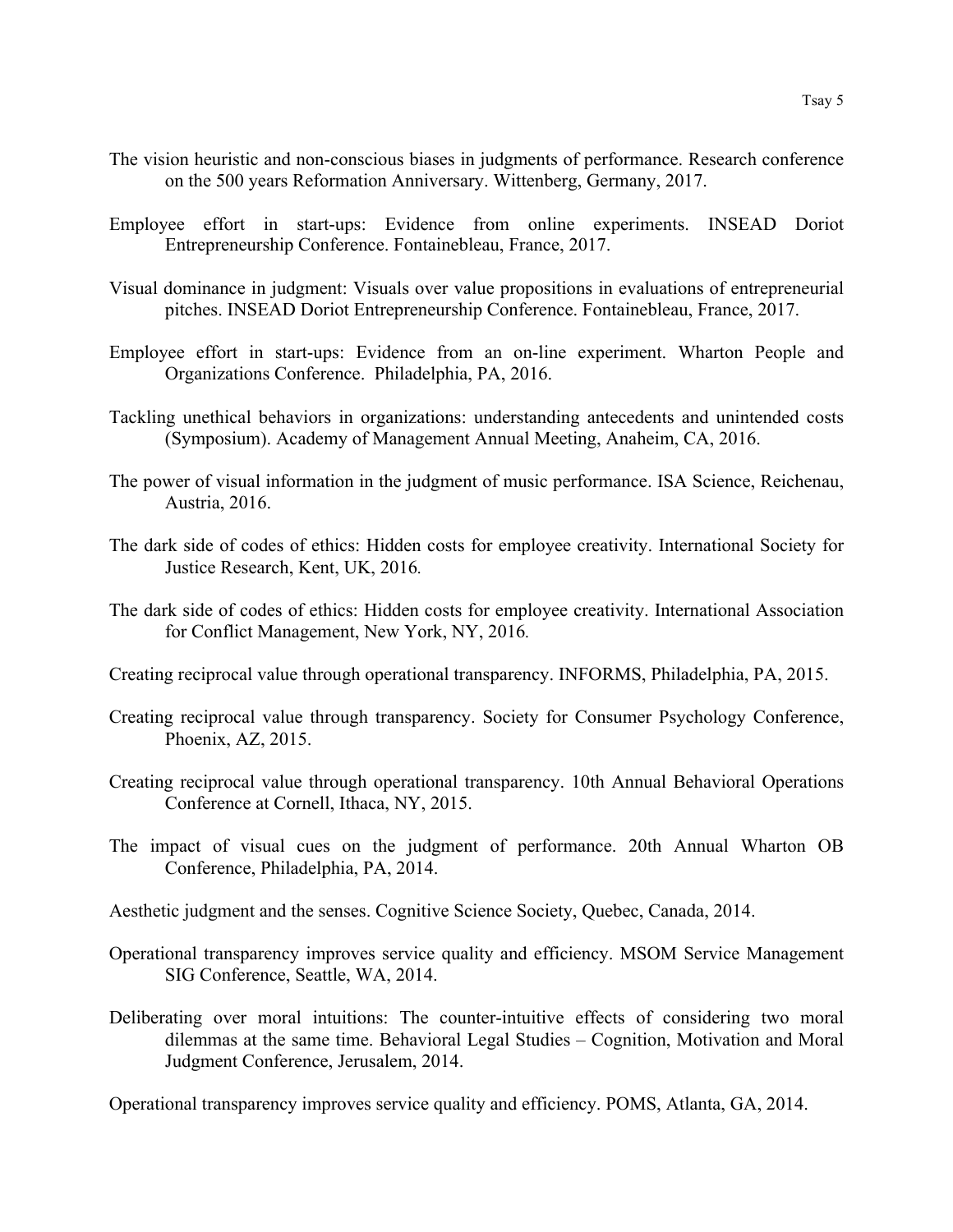- Operational transparency in face-to-face settings: The effects on customers and employees. INFORMS, Minneapolis, MN, 2013.
- The vision heuristic: Judging music ensembles by sight alone. Academy of Management Annual Meeting, Boston, MA, 2012.
- The impact of visual cues on the judgment and perceptions of music performance. International Conference on Music Perception and Cognition, Thessaloniki, Greece, 2012.
- The impact of nonverbal cues on perceptions of performance. Society for Personality and Social Psychology Annual Meeting, Nonverbal Behavior Preconference, San Diego, CA, 2012.
- Faster than the speed of sound: Sight over sound in the judgment of music performance. Max Planck Institute for Human Development, Berlin, Germany, 2011.
- The impact of non-verbal and visual cues on judgment and perceptions in performance. Society for Judgment and Decision Making Annual Conference, Seattle, WA, 2011.
- The vision heuristic: The dominance of motion and emotion in judgments of performance. 11th Trans-Atlantic Doctoral Conference at London Business School, London, UK, 2011.
- Naturals and strivers: Choices, preferences, and beliefs about sources of achievement. Academy of Management Annual Meeting, Montreal, Canada, 2010.
- The costs of the naturalness bias. 10th Trans-Atlantic Doctoral Conference at London Business School, London, UK, 2010.
- Neither vetted nor vouched: Online consumer behavior and reputation systems in high-risk social networks. Society for Consumer Psychology Conference, St. Pete, FL, 2010.
- Managing reputation systems and reciprocity: Value creation and entry points in social networks. 3rd Management and Social Networks Conference, Annecy, France, 2009.
- "She's a Natural!": From mere label to actualized consumer preference. Association for Consumer Research North American Conference, Pittsburgh, PA, 2009.
- Naturals and strivers: Beliefs and behavior about innate versus learned sources of achievement. Academy of Management Annual Meeting, Chicago, IL, 2009.
- Signaling trust and assessing trustworthiness in online social networks. 9th Trans-Atlantic Doctoral Conference at London Business School, London, UK, 2009.
- Value creation in online social networks. Inter-Ivy Sociology Symposium, NY, NY, 2009.
- Sources of achievement: Striving vs. naturalness. 8th Trans-Atlantic Doctoral Conference at London Business School, London, UK, 2008.
- Privileging innate over acquired ability in perceptions of achievement. Harvard Psychology Department Research Seminar on Social Psychology, Cambridge, MA, 2008.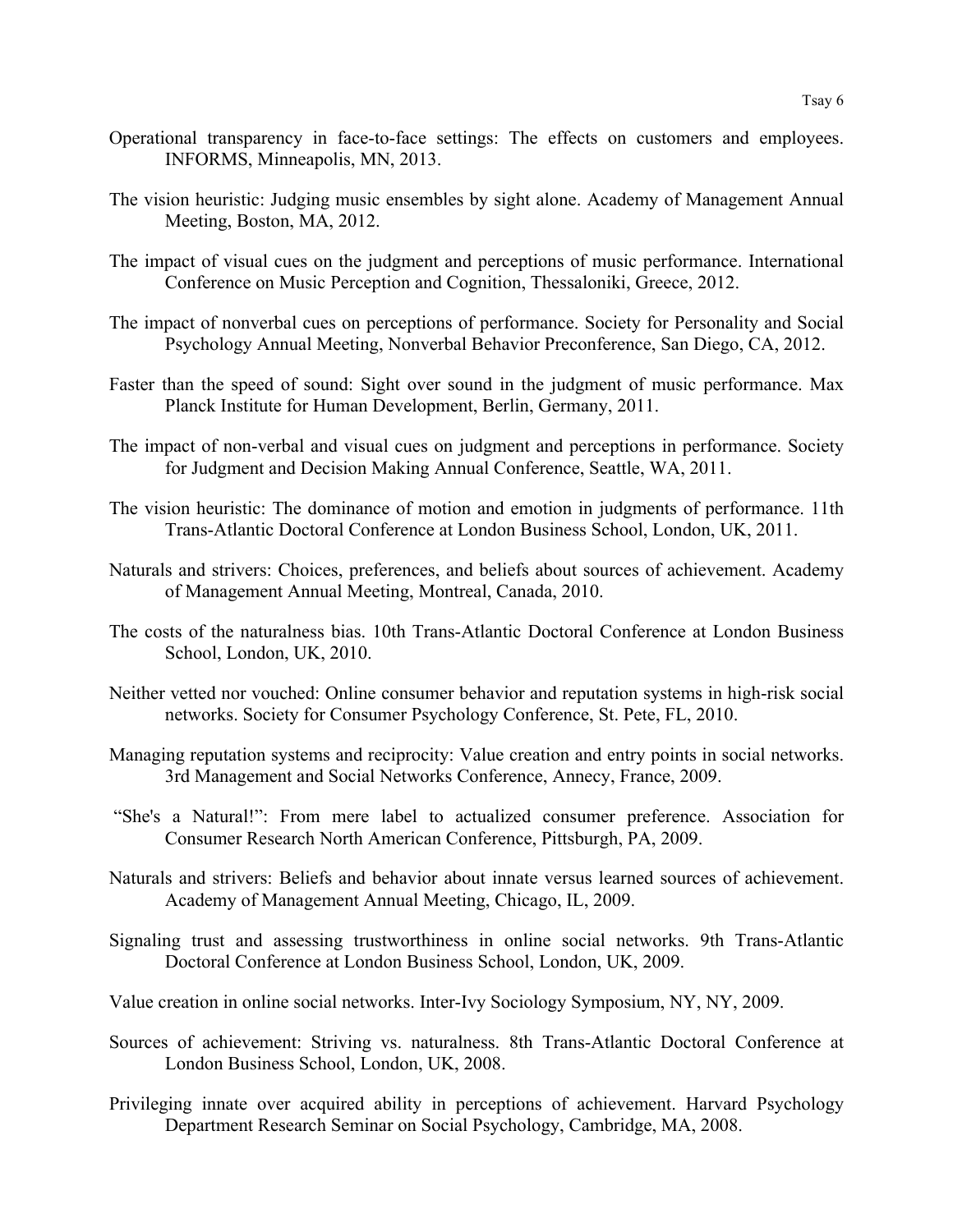# **ACADEMIC AWARDS AND HONORS**

- 99th percentile of all articles ever tracked by Altmetric for research impact, 2013–present
- *Poets & Quants* World's Best 40 Business School Professors under the Age of 40, 2021 Top 5 most viewed *Poets & Quants* World's Best 40 under 40 professor profile, 2021 First faculty member at UCL to be honored by *Poets & Quants*, 2021
- Finalist, Best Paper Award, Organization and Management Theory Division, Academy of Management, 2021
- UK REF impact case (1 of 2 faculty members featured), UCL School of Management, 2021
- Finalist, Best Paper Award, Managerial and Organizational Cognition Division, Academy of Management, 2020
- Association for Psychological Science (APS) Rising Star, 2018
- Featured in MacArthur Fellow Angela Duckworth's *New York Times* #1 bestseller *Grit*, 2016
- Wyss Award for Excellence in Doctoral Research, Harvard Business School, 2011–2012 (awarded annually to 3–4 graduating doctoral candidates across all fields)
- SEMPRE/ICMPC Young Researcher Award (awarded annually to 1–2 junior scholars across field), International Conference on Music Perception and Cognition, 2012
- Program on Negotiation Graduate Research Fellowship, Harvard Law School, 2011–2012
- Invited Fellow and Best Poster Award, Max Planck Institute, 2011
- Kauffman Foundation Grant, Smith Entrepreneurship Doctoral Consortium, 2011
- Best Paper Award in Organizational Behavior, TADC at London Business School, 2008
- Hoopes Prize (awarded for outstanding scholarly research), Harvard University, 2004
- All-USA College Academic First Team (one of twenty selected nationwide), 2004
- John Harvard Scholarship for Academic Achievement of the Highest Distinction, Harvard University, 2001–2002, 2002–2003, 2003–2004
- National Merit Scholar, 2000–2004
- Robert C. Byrd Honors Scholar, 2000–2004
- Coca-Cola National Scholar (one of fifty-two selected nationwide), 2000–2004
- All-USA High School Academic First Team (one of twenty selected nationwide), 2000
- Advanced Placement National Scholar, 2000
- Advanced Placement New York State Scholar (one of two selected per state), 2000
- Intel Science Talent Search Semifinalist, 2000

# **SEMINARS AND LECTURES**

# *2020-2021*

ESMT Berlin, Seminar Series

Indian School of Business, International Speaker Seminar Series King's Business School, HRM & Employment Relations Group Northeastern University, School of Business Administration United States Military Academy at West Point University Professional & Continuing Education Association, Enrollment Management Seminar University of Wisconsin-Madison, Management and Human Resources Department University of Surrey, Surrey Business School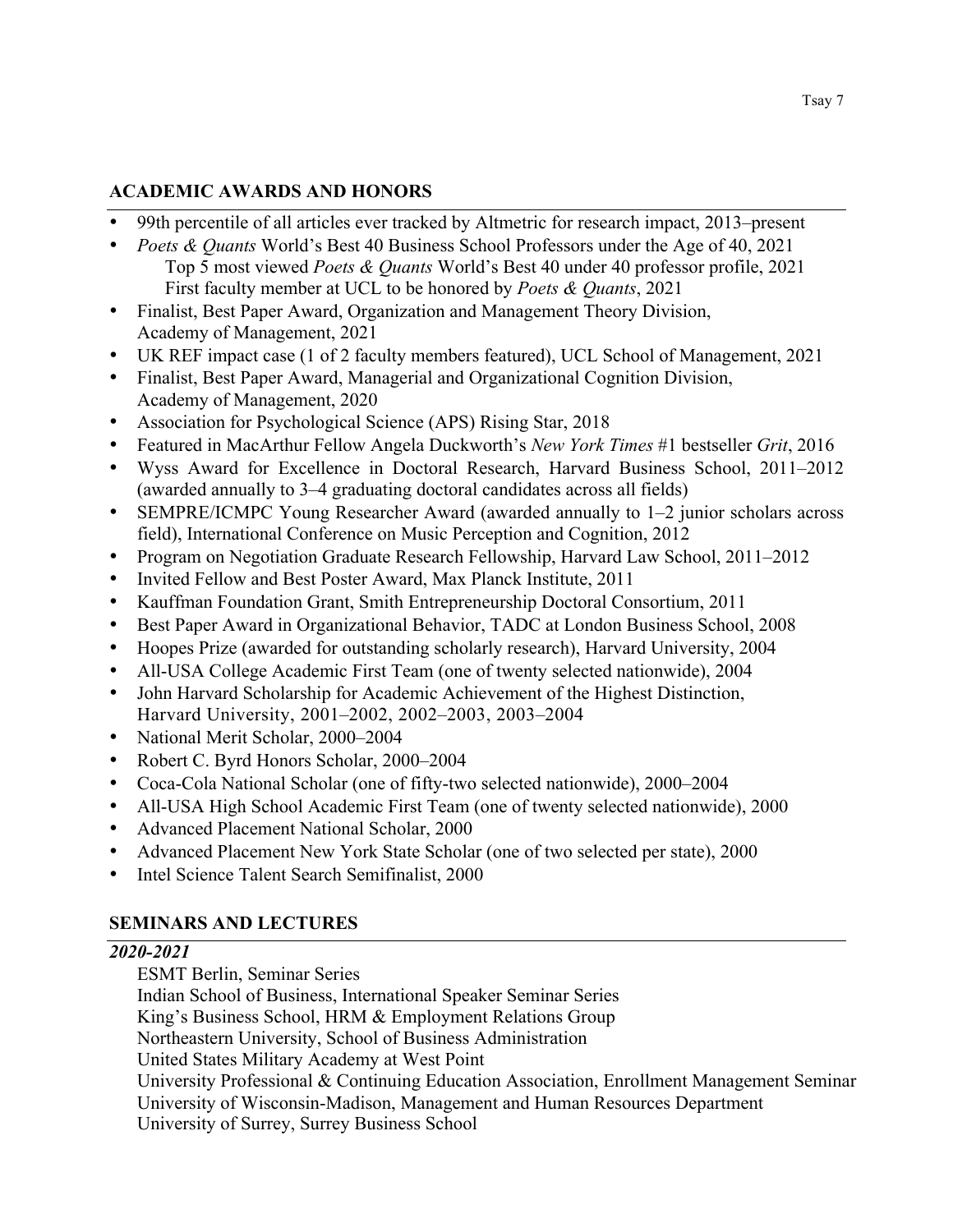#### *2019-2020*

Asia Europe Business School, AEBS Lecture Series Durham University Business School, Department of Management and Marketing Frankfurt School of Finance & Management, Management Department Oak Hill Advisors, business practitioner workshop Trinity College Dublin, Trinity Business School Tuck School of Business at Dartmouth, Strategy and Management Area University of Pennsylvania, Grit Lab

#### *2018*–*2019*

Behavioural Insights Team, Behavioural Science for Policy Seminar Series Benchmark for Business, business practitioner conference HEC Paris, Management & Human Resources LiGHT Leadership, Leadership Insights Conference Parity Partners, Trimester Talk Series SGH Warsaw School of Economics, Negotiations Conference SGH Warsaw School of Economics, Negotiations Workshop SKEMA Business School, Innovation Group UK Department for International Trade, Trade Policy Group UK Department for International Trade, DIT Policy Profession Speaker Series UK Department for International Trade, DIT Policy School Welsh Government, All Wales Public Service Leadership Winter School

#### *2017*–*2018*

Asia Europe Business School, AEBS Lecture Series Asia School of Business, ASB Research Seminar Series CEIBS, Management Department CUHK SZ, School of Management and Economics City University of London, Department of Psychology Enrollment Management Association, EMA Annual Conference ETH Zurich, Global Negotiation Conference ESMT Berlin, Seminar Series Groupe d'Analyse et de Théorie Economique, Behavioral Economics Seminar Series Harvard University, Behavioral Insights Group Hong Kong University of Science and Technology, Division of Social Science International Federation of Red Cross and Red Crescent Societies Nanyang Business School, Division of Strategy, Management and Organization National Taiwan University, School of Management National University of Singapore, Management & Organisation Northeastern University, School of Business Administration NYU Shanghai, CBER Research Seminar Series NYU Shanghai, Faculty Seminar Series OECD, Talent Management and Analytics Group RMIT Vietnam, Business Talk Series Royal Institution, Ri Patrons Present Series ShanghaiTech University, Behavioral Science/JDM Seminar Series Tilburg University, Strategy & Organization Group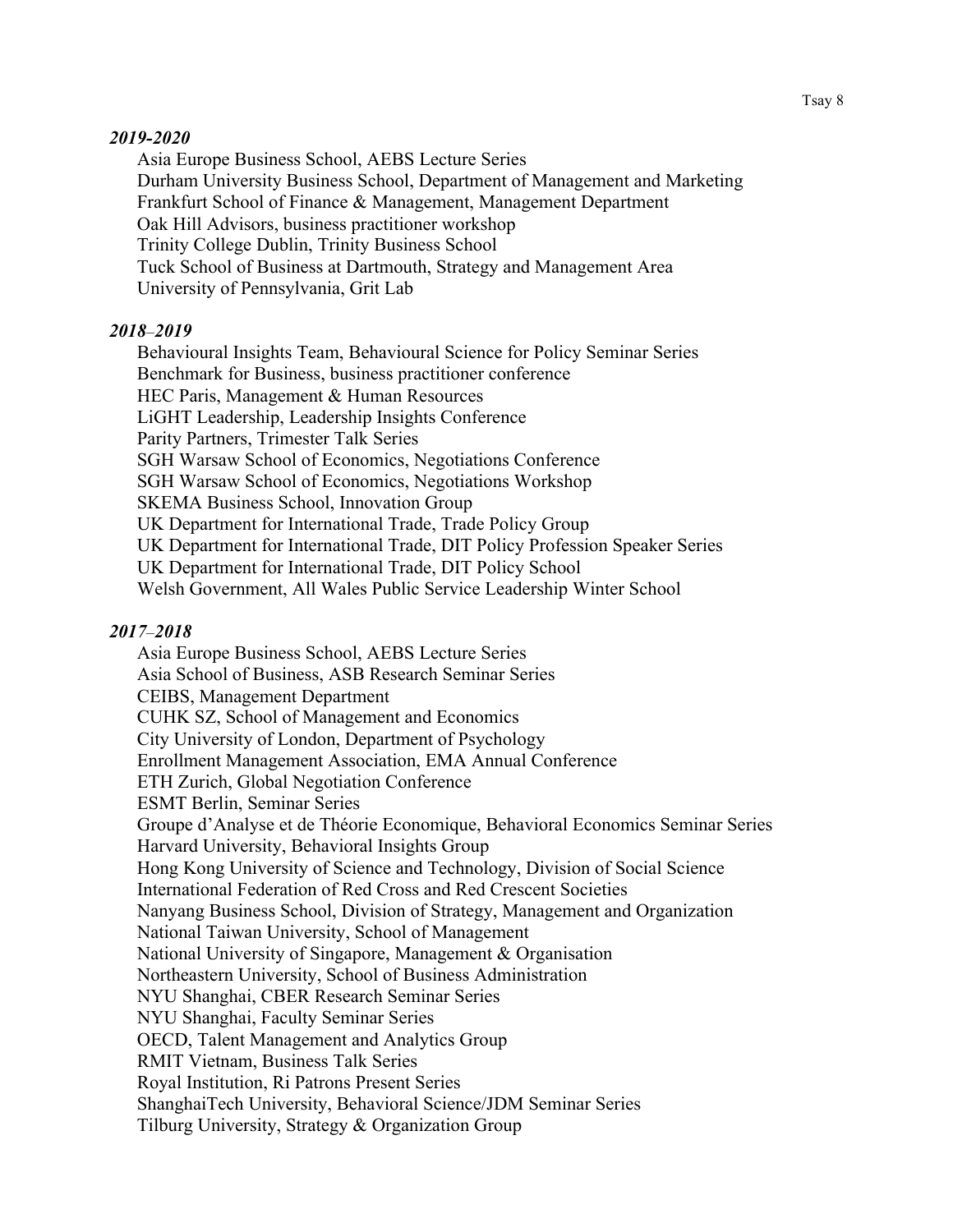Trinity College Dublin, Trinity Business School Tsinghua University, Faculty Salon United States Military Academy at West Point, West Point Negotiation Project University College Dublin, School of Business University of Tokyo, Graduate School of Education

#### *2016*–*2017*

Belarusian State University, Business Seminar Chartered Institute of Personnel and Development, Annual Conference Chartered Institute of Personnel and Development, Scotland Conference Curtis Institute of Music, Careers in Music Speaker Series ESSEC Business School, Management Department Fast Growth Icons, entrepreneurship conference Harvard University, Behavioral Insights Group London School of Economics and Political Science, Organisational Behaviour Group New School, Liberal Arts College Parsons School of Design Welsh Government, All Wales Public Service Leadership Summer School

#### *2015*–*2016*

Benchmark for Business, business practitioner conference Cass Business School, Seminar Series Ludwig-Maximilians-Universität München, Institute for Leadership & Org. NVIDIA, Marketing Speaker Series

#### *2014*–*2015*

Atom Factory, SMASHD LABS startup accelerator Demo Day Children's Hospital of Philadelphia, Intellectual/Dev. Disabilities Research Center New York University, Department of Management & Organizations University of Pennsylvania, Institute for Research in Cognitive Science University of Pennsylvania, Organizational Behavior Conference

### *2013*–*2014*

Association of British Orchestras, ABO Concert & Orchestra Managers Meeting Audio Engineering Society, International AES Convention London Business School, Organisational Behaviour group McMaster University, School of the Arts Queen Mary University of London, School of Electronic Eng. & Computer Sci. Royal College of Music, Centre for Performance Science Technische Universität München, Research and Science Management Technische Universität Wien, Institute of Computer Aided Automation Université Pierre et Marie Curie, Institut Jean le Rond d'Alembert University of Cambridge, Social and Developmental Psychology seminar series University of Copenhagen, Center for Visual Cognition University of Sussex, Business School Vienna University of Economics and Business, Institute for International Business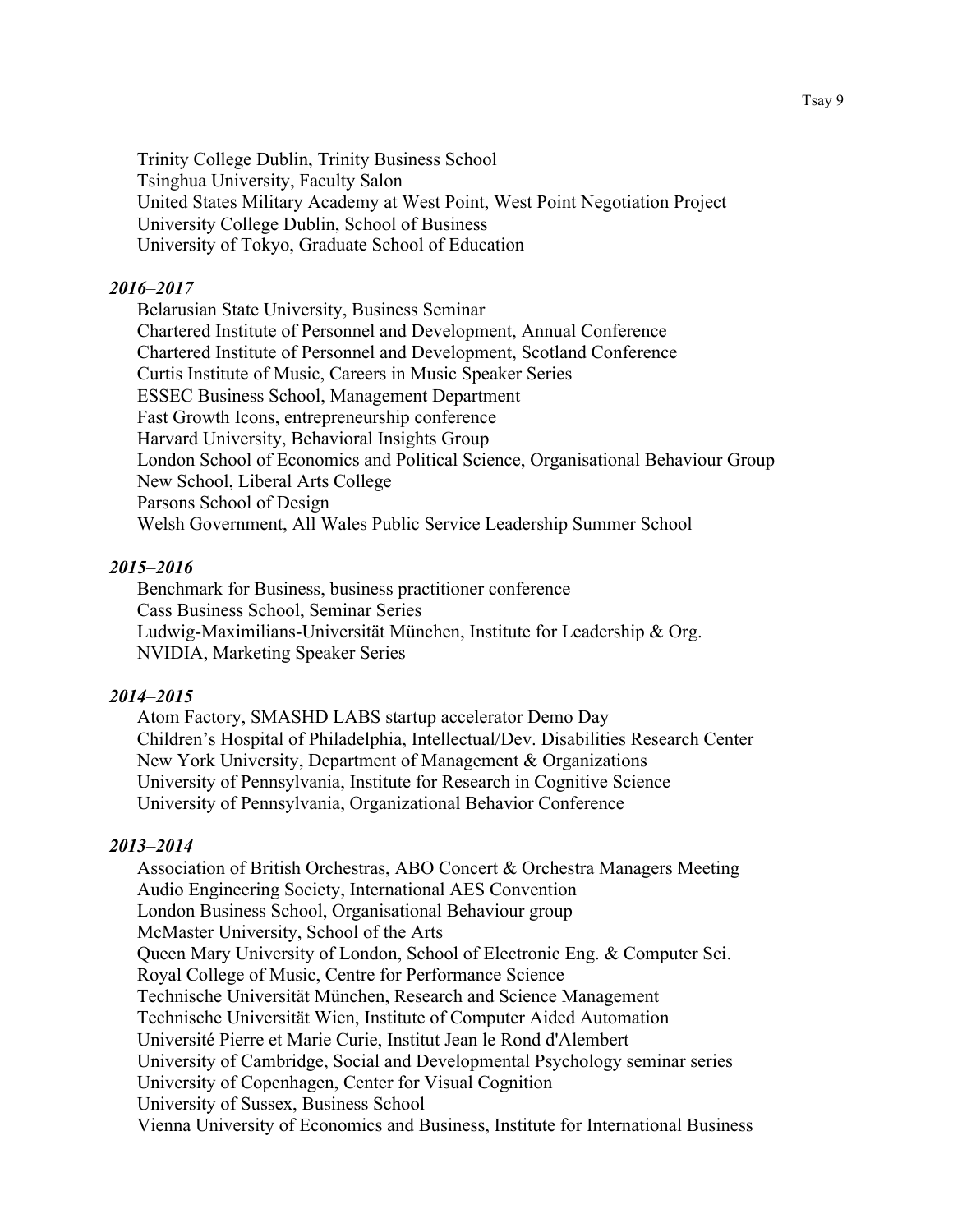#### *2012*–*2013*

ESMT Berlin, OB Conference Royal Academy of Music, Research Symposium Royal Academy of Music, Research Seminar University College London, Department of Security and Crime Science University College London, Department of Cognitive Perceptual & Brain Sciences University College London, Social Cognition Conference

# *2011*–*2012*

Bocconi University, Department of Management and Technology Harvard University, Department of Psychology INSEAD, Organisational Behaviour National Endowment for the Arts, Office of Research & Analysis University College London, School of Management Brown University, Department of Music

# *2010*–*2011*

Conservatoire National Supérieur de Musique et de Danse École Normale Supérieure, Department of Cognitive Studies EM Lyon Business School, Seminar Series Harvard University, Department of Psychology Smithsonian Institution, Center for Folklife and Cultural Heritage Universität für Musik und darstellende Kunst Wien, Institute for Music Sociology University of East Anglia, Norwich Business School University of Geneva, Social Psychology Unit University of Lausanne, Institute of Psychology University of Oxford, Department of Engineering Science University of Vienna, Faculty of Psychology

# **PROFESSIONAL AFFILIATIONS**

Academy of Management Association for Psychological Science Behavioral Science and Policy Association Society for Judgment and Decision Making

Society for Personality and Social Psychology

# **SELECTED MEDIA APPEARANCES**

*ABC, AOL News, APA Monitor, APS Observer, Ars Technica,* the *Atlantic,* the *Australian,* the *BBC* (live television interviews and broadcasts, live radio interviews and broadcasts, print)*,* the *Boston Globe, Business Insider, CBC, Chicago Tribune,* the *Economist,* the *Daily Mail, Der Spiegel, Der Standard, Deutsche Welle, Die Presse, Die Welt, Die Zeit, Discover Magazine, El País, Fast Company, Financial Times, Fox Business, Forbes, Frankfurter Allgemeine Zeitung, Freakonomics.com, Gramophone, Haaretz, Harvard Business Review, Harvard Gazette, the Huffington Post, International Business Times, Irish Times, Le Figaro, Le Monde, Le Soir, Le Temps, Los Angeles Times, National Affairs, Nature, NBC, New York Magazine, NPR, ORF, Psychology Today, Radio France, Salon, Science Daily, Scientific American, Slate, Strad,* the *Telegraph, TIME,* the *Times, Wall Street Journal, Washington Post, Wired, Wirtschaftswoche*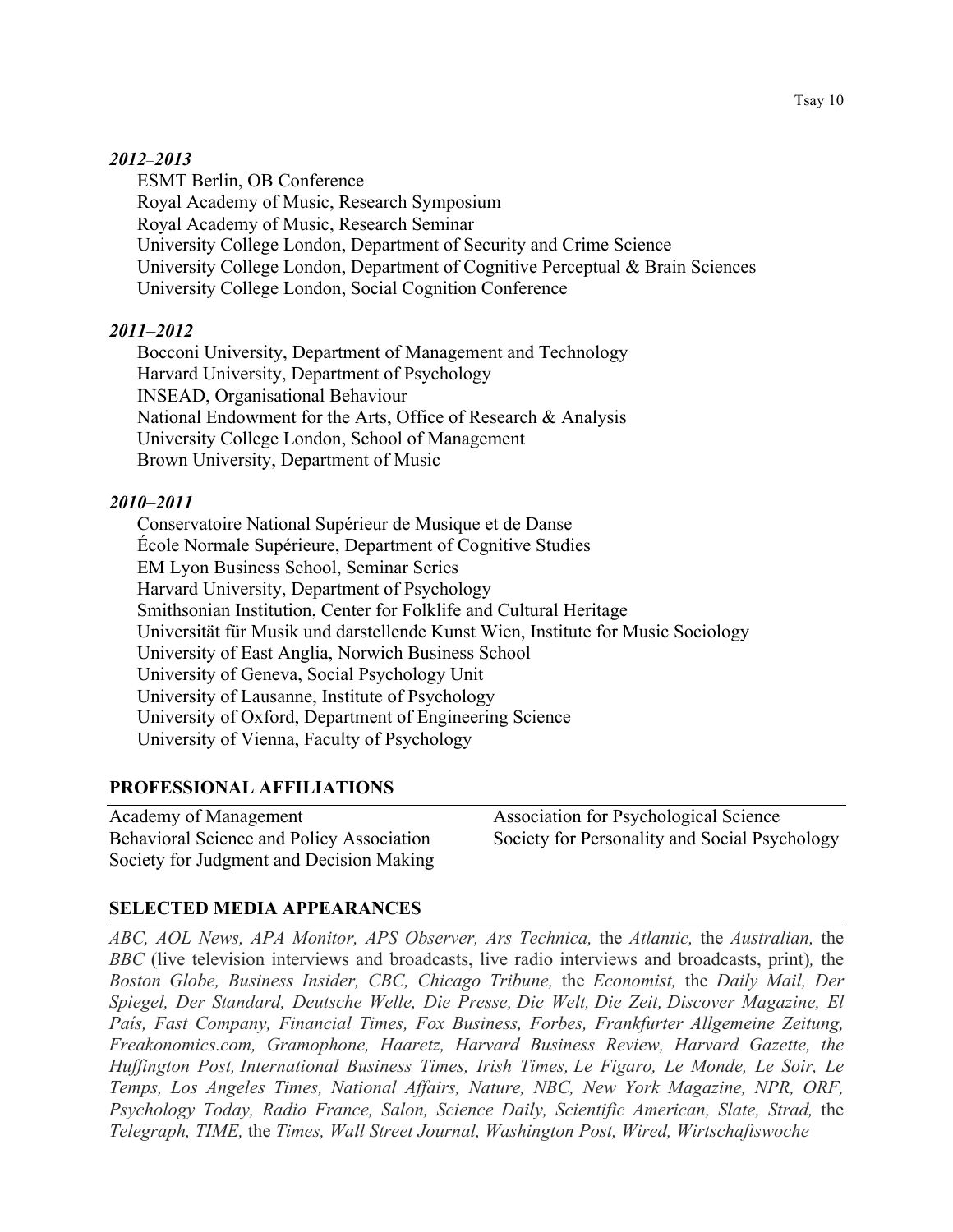# **TEACHING EXPERIENCE**

#### **Influence and Negotiations**

| - UCL School of Management, UCL: 2012-present                                   |
|---------------------------------------------------------------------------------|
| <b>MBA</b> with Peking University                                               |
| MSc Management, MSc Industrial/Organisational $\&$ Business Psychology programs |
| Course evaluations achieved (on-site, up to $80+$ students/section): $4.9/5$    |
| Course evaluations achieved (online, 50+ students/section): 4.9/5               |
| Highest rated instructor, Dept. of Management Science & Innovation              |
| Voted the most popular lecturer for the UCL Master of Management program        |
|                                                                                 |
| - Saïd Business School, University of Oxford: 2017–present                      |
| Executive Education programs, Course evaluations achieved: 4.9/5                |
| Chairs' Leadership Programme                                                    |
| Equinor Excellence in Negotiation Programme                                     |
| <b>Equinor Advanced Negotiation Programme</b>                                   |
| Further Education Strategic Leadership Programme                                |
| High Performance Leadership Programme                                           |
| MBA program, Course evaluations achieved: 4.9/5                                 |
| Ranked in top 10% of all courses, Saïd Business School, University of Oxford    |

- *Kenan-Flagler Business School, UNC Chapel Hill*: 2017– present MBA@UNC (online), Course evaluations achieved: 4.9/5
- *University of Bath School of Management*: Executive Education program, 2020–2021
- *School of Economics and Management, Tsinghua University*: MBA program, 2017–2019
- *Sasin School of Management, Chulalongkorn University*: Executive Education, EMBA, and MBA programs, 2017–2019
- *Asia Europe Business School, emlyon Business School & East China Normal University*: MBA and Undergraduate programs, 2018–2019
- *NYU Shanghai*: Undergraduate program, 2017–2018
- *Wharton School, University of Pennsylvania*: MBA program, 2014–2015

# **Research Advising**

- Nuria Tolsá-Caballero, PhD supervisor, UCL, 2018–present
- Lishi Tan, PhD supervisor, UCL, 2018–present
- Ariella Kristal, visiting PhD sponsor, Harvard Business School/UCL, 2019–present
- Wenxin Xie, PhD defense panel, UCL, 2021
- Lei Liu, PhD defense panel, UCL, 2020
- Ken Onda (Cambridge University/UCL), summer research advisor, 2020
- Mel Hua, PhD supervisor, UCL, 2016–2018; PhD upgrade panel, UCL, 2018–2019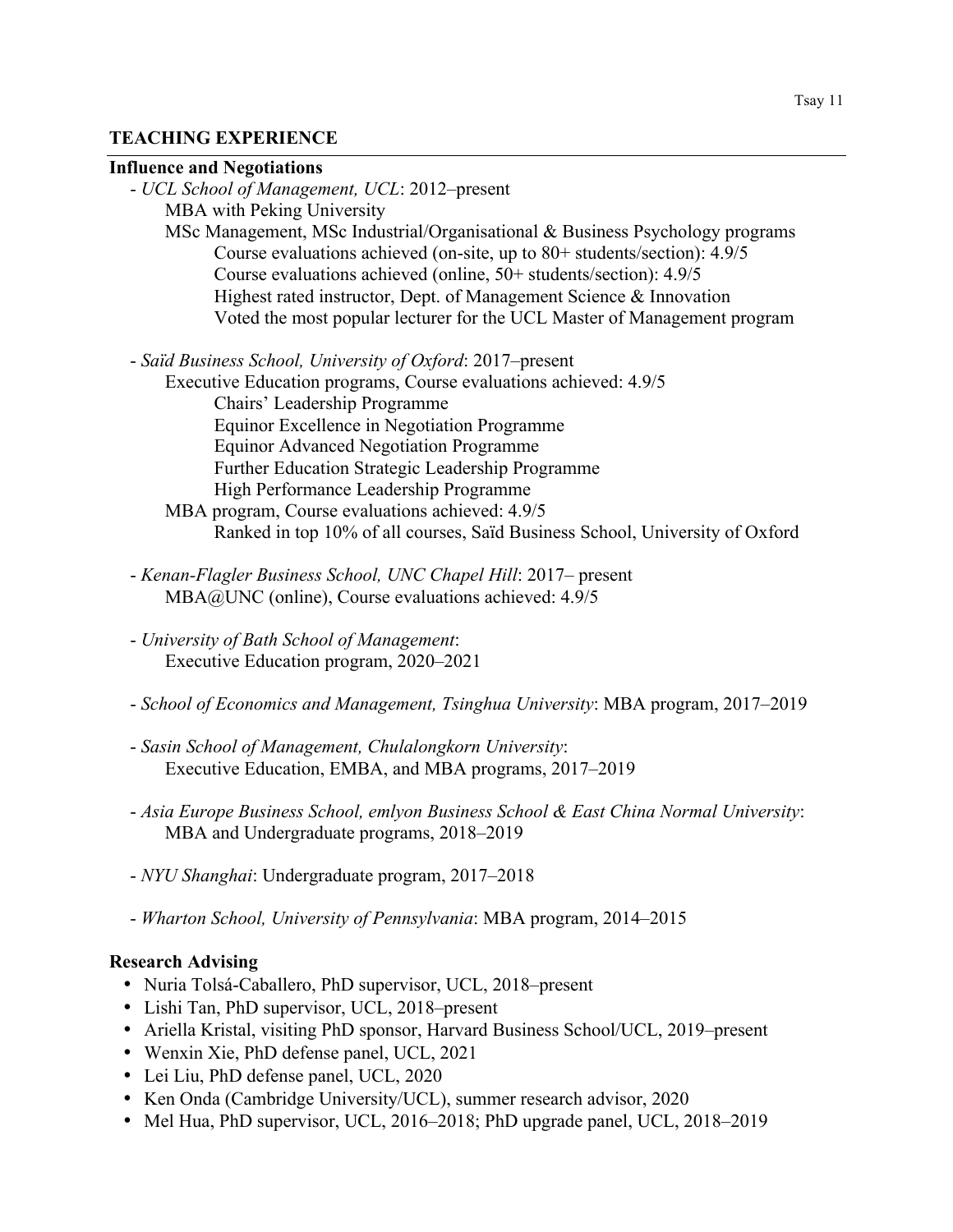- Emily Svanås-Hoh, BSc supervisor, UCL, 2018–2019 (winner of dept. thesis award)
- Erin Lu (Colby College), summer research advisor, 2018
- Nika Ananth, PhD upgrade panel, UCL, 2017–2018
- Justin Yue (Wharton School, University of Pennsylvania), summer research advisor, 2017
- Wilma Latuny, PhD committee member, Tilburg University, 2016–2017
- George Waddell, PhD secondary supervisor, Royal College of Music, 2013–2014

# **Other Teaching**

- Teaching fellow, Harvard School of Engineering & Applied Sciences, 2008–2010
- Head teaching assistant, The Wharton School, Management Department, 2006–2007
- Faculty, Peabody Conservatory, Johns Hopkins University, 2006–2007
- Graduate assistant, Peabody Conservatory, Johns Hopkins University, 2005–2006
- Instructor, Johns Hopkins University Center for Talented Youth, 2004

# **ACADEMIC SERVICE**

Elected Representative-at-large, MOC Division, Academy of Management, 2021–present Best Symposium Award Selection committee, OB Division, Academy of Management, 2021 Founding Co-Director, UCL/Behavioural Insights Team Joint PhD program, 2018–present Founding organizer, PhD student Presentation Skills Group, 2019– present Faculty promotions panel, UCL School of Management, 2017– 2020 Faculty recruitment panel, UCL School of Management, 2012– 2019 Organizer, inaugural London Behavioural Science for Policy seminar series at UCL, 2019 Invited speaker, UCL School of Management PhD Writing Group, 2019 Presenter, UCL School of Management PhD Research Lunch, 2019, 2020 PhD admissions committee, UCL School of Management, 2012–2019 Faculty teaching committee, UCL School of Management, 2016– 2017 Founding organizer, book launch events with authors bridging academics and practitioners, UCL School of Management, 2013 Founding OB/Strategy Seminar Series Coordinator, University College London, 2012–2014 Grant application panel/reviewer, Israel Science Foundation, 2018; Academy of Finland Research Council for Culture and Society, 2016 Ad hoc reviewer, *Organization Science; Organizational Behavior and Human Decision Processes; Academy of Management Discoveries; Journal of Personality and Social Psychology; Psychological Science; Journal of Experimental Social Psychology*; *Journal of Behavioral Decision Making*; *Journal of Business Venturing*; *PLOS ONE*; *Psychological Reports; European Journal of Social Psychology; Frontiers in Cognitive Science; Frontiers in Neuroscience*

Faculty Mentorship Award committee, Harvard Business School, 2009–2012

# **OTHER SERVICE**

Invited speaker, UCL School of Management podcast, 2021

Invited speaker, UCL Department of Experimental Psychology webinar, 2021 Invited speaker, Behavioural Insights Team podcast, 2018 Invited lecturer, Business Research Methods, UCL MSc Management core course, 2017–2018 Invited lecturer, Business Research Methods, UCL undergraduate core course, 2017–2018